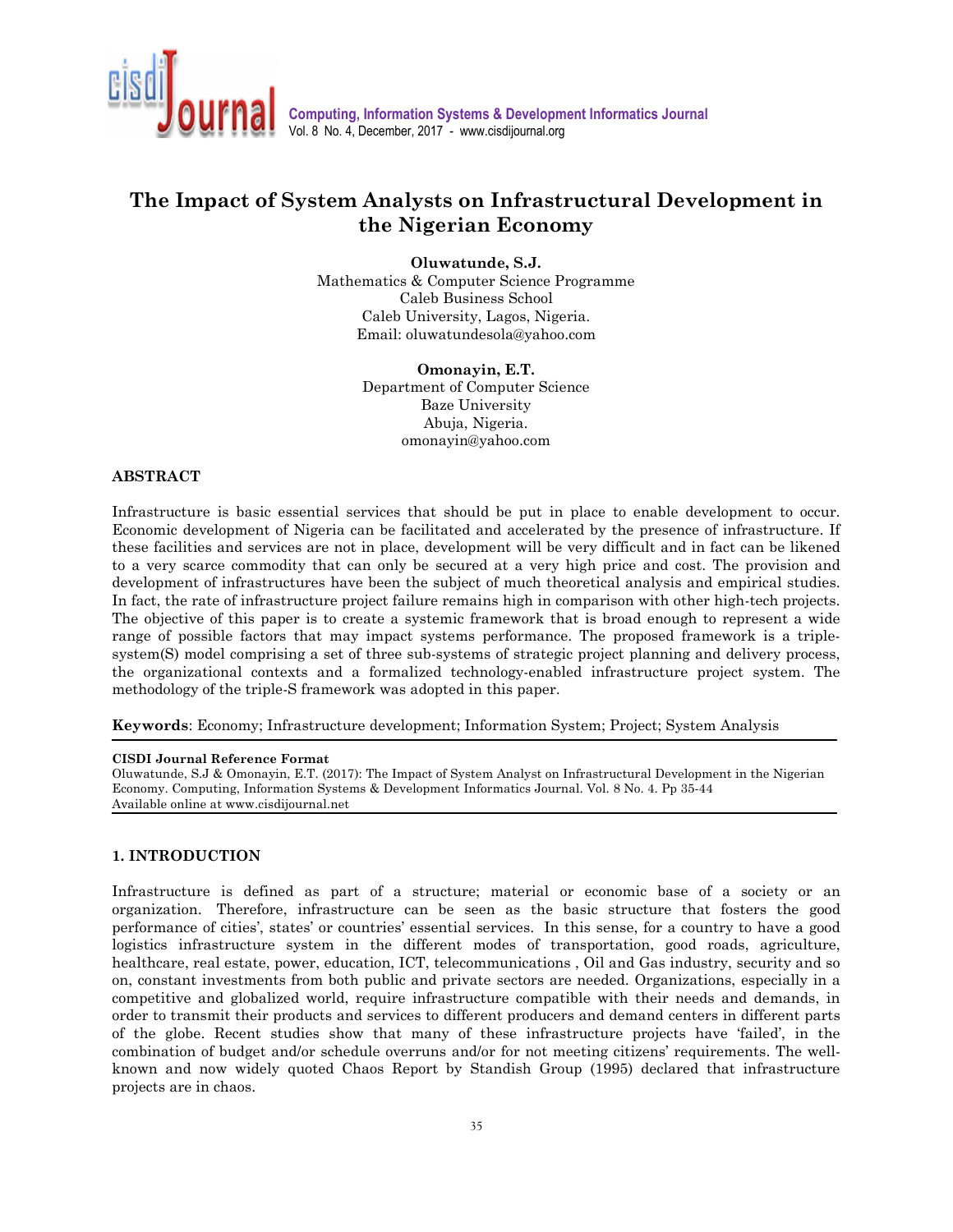

Table 1 provides a summarized report card on project outcomes based on the Report. (Tom Clancy, 2014). Type 1 projects are those completed on time and within budget, with all required functions and features initially specified. The ''challenged'' projects, though completed and operational, suffered budget overruns and/or program slips, and offered fewer functions and features than originally specified. The ''impaired'' projects are those cancelled or abandoned at some point during the development cycle. It is anticipated that many of the infrastructure projects would continue to be 'challenged' or 'impaired'. The truly 'successful' stories from the outset will be relative rare.

The problem of systems impairment is more serious when projects are terminated or abandoned because of potential damages to country or organizations. Unlike engineering projects, project impairment may not necessarily be due to technical faults. In information system development, an acquired or implemented system, even technically sound with specifications met, may still meet with resistance or rejection by the users or corporate management. The resulting under-utilization or abandonment of a system certainly represents a major failure. The issue of system acceptance may go beyond the usability and technical quality of the final product; extending to other more complex soft issues that are social and cultural in nature, including politics in information management.

It is important that the information technology community together with other stakeholders have a better understanding of the nature of software or information system projects and the special problems of the widespread systems failures. Checkland and Holwell (1998) reckon that the study of information systems remains a crucial but confused field. Lyytinen and Hirschheim (1987) suggested that the study of project failure still suffers from an inadequate conceptual clarity of the information system failure notions.

## **2. THEORETICAL BACKGROUND**

#### **2.1 Infrastructure deficits and challenges of growing Nigerian economy**

Human (national) development is about meeting and satisfying basic human needs and aspirations, protecting their freedoms and rights, minimizing risks to their survival, enhancing human security, and empowering them to tap and maximize their potential (Jega, 2010). Infrastructure is central to sustainable development and economic competitiveness of any nation. A nation without infrastructure is like a body without anatomy. Today, inadequate infrastructure is holding back Africa's economic growth per capita by two per cent each year, and reducing firms' productivity by as much as 40 per cent (ICA, 2010). Sub-Saharan Africa is also lagging behind the rest of the world in its level of infrastructure development, thereby blocking the quick movement of goods and people on the continent and increased transport costs to as much as twice that in any typical Asian country (Independent Computing Architecture, ICA 2005).

The largest deficit in infrastructure can be found in the power sector where only one in four Africans have access to electricity with about 30 African countries estimated to be experiencing regular blackouts due to power shortages. Even though firms struggle to cope by installing their own back-up generators and inverters, this costs three to four times as much as the cost of grid electricity. The 48 sub-Saharan African countries including Nigeria, with some 800 million people, produce collectively only about as much power as Spain, which has only 1/18th of the population (USAID, 2009).The lack of affordable and reliable power is cited by investors as the number one constraint to doing business in most African countries, Nigeria inclusive. Despite Africa's great potential which includes clean energy resources such as hydropower, solar, wind, and geothermal, these problems continue to persist because investments in new facilities and maintenance of existing infrastructure have been woefully inadequate, leaving many African countries with degraded and inefficient electricity services; poor quality roads, railways, and ports; and an inadequate ICT backbone (USAID, 2009).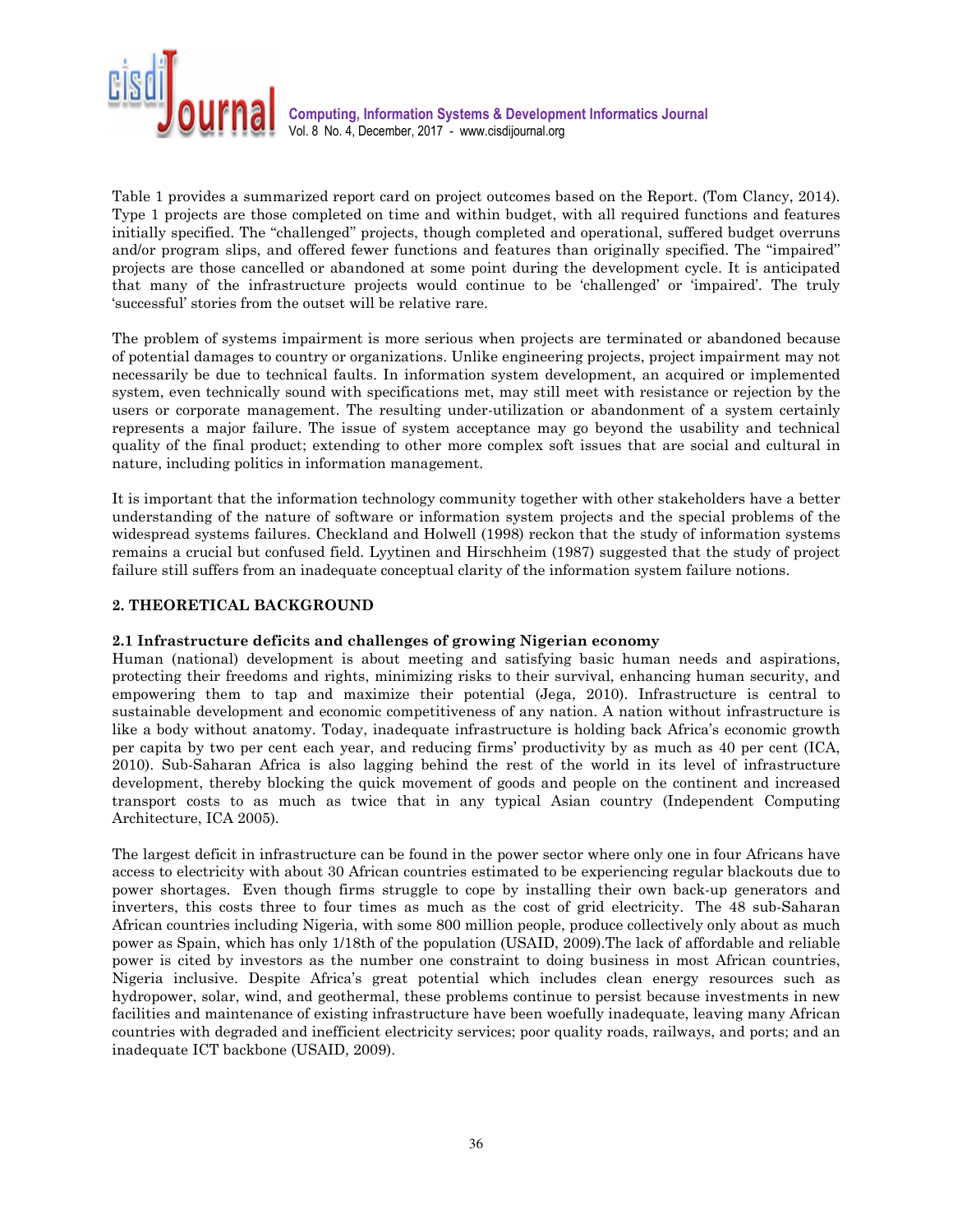

Nigeria by its size and population of about 170 million bears at least 20 per cent of this burden, and the citizens are generally disillusioned with the level of development and distrusting of government because not much has been done in the provision of physical infrastructure 57 years after independence. It is a recurring decimal of pains that the country faces with poor road, water and sanitation conditions, inadequate electricity, gas, and fuel oil supply, leading to high use of solid fuels (fuel woods) especially for domestic chores. As reported by the World Health Organisation, Nigeria has the highest rate of deaths attributable to solid fuel use, at 79,000 annually and four per cent national burden of disease.

The first power station in Nigeria was established by the Public Works Department in Lagos in 1896, with a capacity of 60MW, while the first private electricity company, Nigerian Electricity Supply Company was set up in 1929, with a capacity of 19MW. The scheme, a hydro-electricity plant on Kura Falls was originally meant to supply electricity to the Tin mines in Jos, but later extended its services to Bukuru, Jos Townships and Kafachan. In subsequent years, other exploitable hydro power sites with cumulative potential of over 12,000MW were identified. With 120 years of public sector experience, and 87 years of private sector, what is our story? The National Integrated Power Project scheme was designed as a fasttrack Federal Government initiative to resolve the power supply problem in Nigeria, by expanding Generation, Transmission and Distribution capacities. The scheme was conceived in the late 2004 and implementation commenced in 2006 under the administration of President Olusegun Obasanjo, but ran into a hitch shortly after the new administration of President Umaru Yar'Adua came on board in May 2007. The initial contentious issue was the legality of the funding process. The Revenue Mobilisation Allocation and Fiscal Commission had instituted a legal action against the mode of utilisation of the proceeds of the excess crude account for the project. As the argument raged on, another controversy arose as to the actual expenditure on the project up to the time.

Various amounts were bandied by officials of both the old and the new administration and the media was awash with all manner of sensational news and commentaries. The matter however came to a head when via a motion moved by the Minority Leader, the House of Representatives resolved to have its Committee on Power probe the entire project. President Yar'Adua, in deference to the House, ordered a stop to further fund disbursements to the project until the outcome of the probe. This decision created apprehension among the contractors, and work stopped for a long while until the resumption of payment to contractors and grant of a 70 per cent waiver on charges incurred on all longstanding containers belonging to the NIPP that were lying at the terminal for about three years. The NIPP is an amalgam of generation, transmission and distribution projects packaged as Engineering Procurement Construction contracts managed by the Niger Delta Power Holding Company incorporated by government for the purpose.

The project at the outset, according to the Forum of NIPP Consultants and Contractors, engaged the services of a total of 108 consulting and contracting firms, including 34 consulting and 53 contracting Nigerian firms, with about 5000 Nigerian employees as of August 2007. Now, with this array of experts, how did it happen that feedstock, route reconnaissance and delineation issues were not addressed? How did it happen that the construction of Mambilla Dam with an assured 2,600MW, was not commenced immediately since it had a longer completion timeline, and the NIPP did not have all the time in the world? Today, we have quite some turbines that have not been cranked years after installation with attendant repercussions. Could all these and more be due to inadequate planning, negligence and poor management? Could it be due to the fact that the Niger Delta Power Holding Company is managed by a non-engineer? Are the consulting firms, multi-disciplinary partnerships or single family or sole businesses? Are they ACEN firm members? Are these questions even relevant? If not, what are the relevant questions? We engaged a number of important stakeholders and they had so much to say in hush voices. Certainly, engineering, not political questions, as happened in the House of Representatives, need to be asked now as to what really happened that we are where we are at.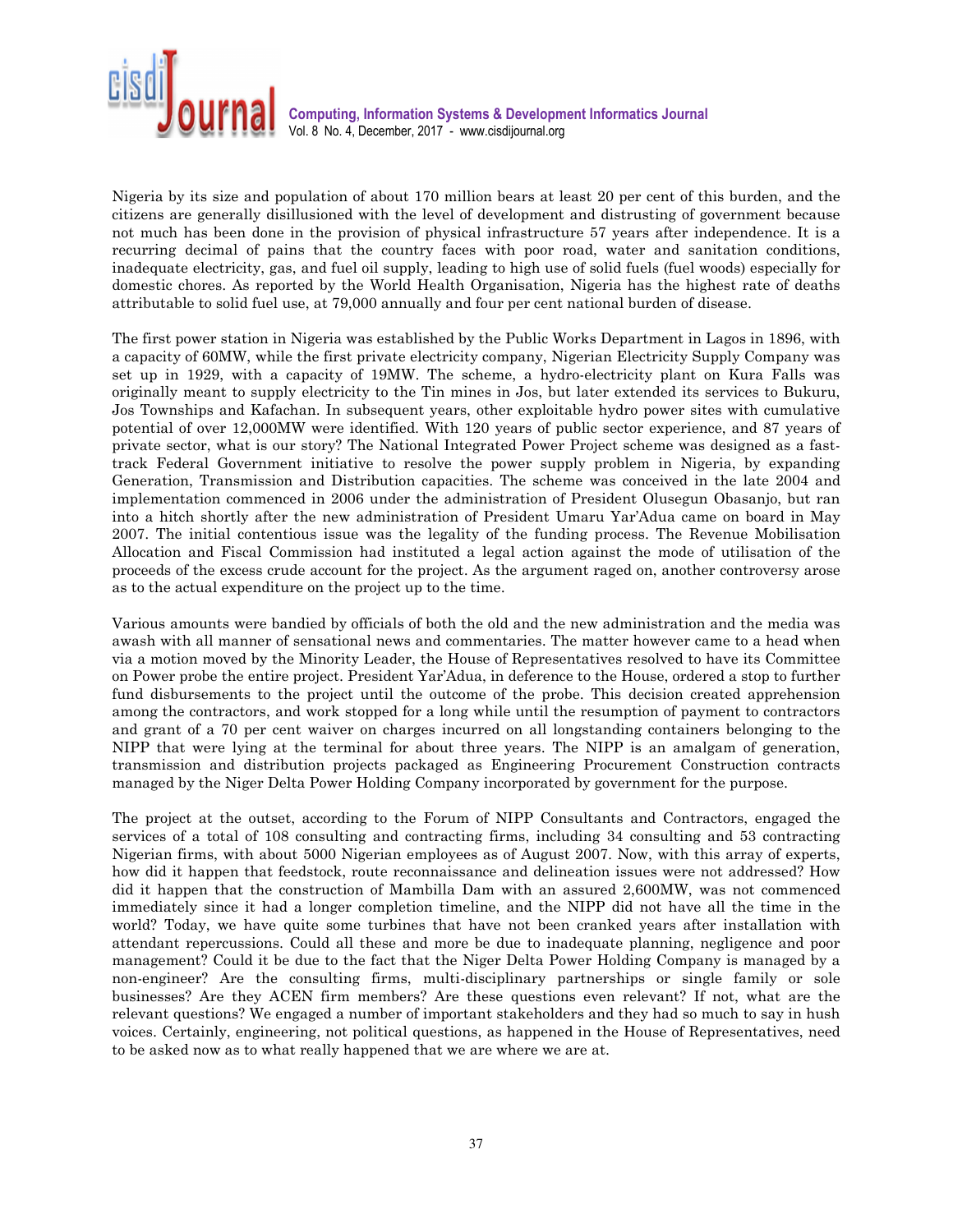

The bottom line however is that so much resources have been committed, but of what benefit to the generality of the people? This is the perception among a large segment of the society, and one cannot in good conscience discountenance their opinion. I believe that a technical audit of this project, spearheaded by ACEN is necessary to put paid to the controversies around the projects, learn lessons and develop more sustainable templates for future projects.

There are about 200,000km of roads in Nigeria, and 36,000km belong to the Federal government. Of the latter, only about 30 per cent that are in good condition. The shares of the states and local governments are in terribly worse conditions. The issues here revolve around poor institutional arrangements. The Ministry of Works is combining policy formulation with implementation and this is proving Herculean. It is common knowledge that the ministry is the only one without fully enabled parastatals for implementation. The road sector bills have been on the table since 2008. They were eventually sent to the Seventh National Assembly but there is not enough interest in them yet.

### **2.2 Basis for the existence of Project**

From the systems thinking view, projects exist to serve, help or support people taking action in the real world. The "action" of the real world could mean anything from increasing the efficiency of the workforce to consolidating the resources under the power and control of one person. The objective of project system existence is sometimes mixed with politics which are hard to detect.

| Table 1<br>Project resolution by type |              |       |
|---------------------------------------|--------------|-------|
| Project outcome                       | Resolution   | $\%$  |
| Type 1                                | Successful   | 16.2% |
| Type 2                                | "Challenged" | 52.7% |
| Type 3                                | "Impaired"   | 31.1% |

## **2.3 Infrastructure Project Failure Notions**

Lyytinen and Hirschheim (1998) define four major notions or categories of IS failures as follows:

2.3.1 Correspondence Failure: When the systems design objectives are not met, the infrastructure projects considered a failure. It is generally believed that design goals and requirements can be specified clearly in advance, and that their achievements can be accurately measured. Performance measures mainly based on cost-benefit analysis are employed for managerial control over the systems implementation. Correspondence failure, goal-seeking in outlook, tends not to recognize that users may not necessarily accept systems that meet design objectives and specifications.

2.3.2 Process Failure: A process failure occurs when an infrastructure project cannot be developed within an allocated budget, and/or time schedule. There are two likely outcomes of process failure. Firstly, an outright failure occurs when no workable system can be produced. Secondly, a more common outcome is when an infrastructure project is developed with massive overspending in both cost and time, thus negating the global benefits of the system. This is a project level failure attributed to unsatisfactory project management performance.

2.3.3 Interaction Failure: The level of end-user or citizen usage of the infrastructure project is suggested as a surrogate in project performance measurement. Some related measures of project usage include user attitudes and user satisfaction, the amount of data transferred or the frequency of use. However, heavy usage does not necessarily mean high user satisfaction and improved task performance, and there is little empirical evidence supporting such a claim. Heavy systems usage might be a result of legal compulsion, persuasion, or that there are simply no other alternatives besides using the system.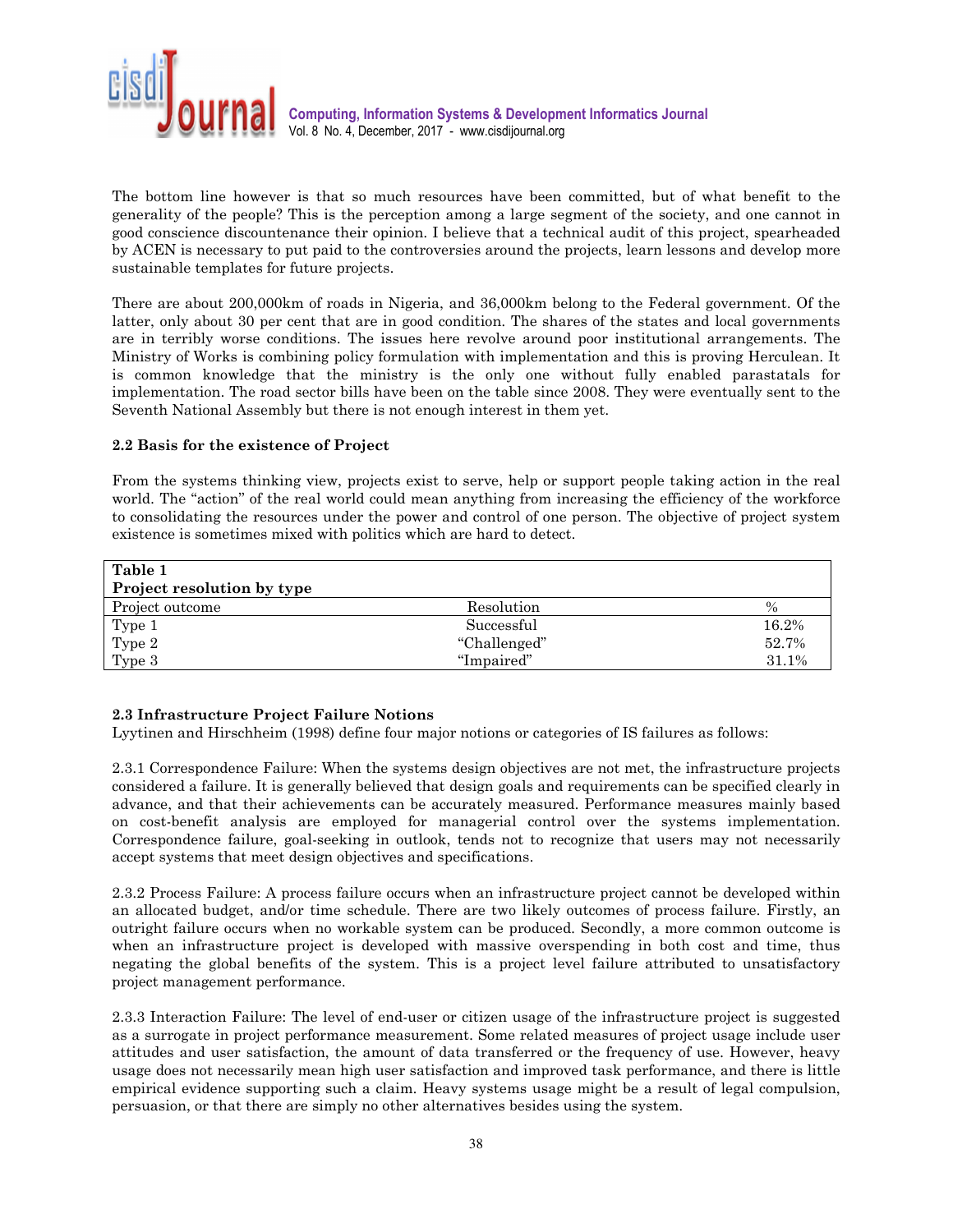

## **2.3.4 Expectation Failure:**

The notion of expectation failure views infrastructure project failure as the inability of a system to meet its stakeholders' requirements, expectations, or values. Failure, therefore, does not only involve the system's inability to meet design (technical) specifications. Expectation failure is perceived as the difference between the actual and desired situation for the members of a particular stakeholder group. Unlike the other three notions, infrastructure failure is considered holistically in this case, as the views of different stakeholders are taken into account.

#### **2.4 The drivers of systems performance**

The four drivers of system performance are context, content, process and outcome. They are the driving forces in initiating a strategic change intervention through system implementation. The purpose of an intervention is to specify and effect the content of change that delivers an outcome that satisfies a strategic intent. A successful intervention requires a process that appropriately integrates and reconciles the content and context in order to achieve the desired outcomes that fulfill the intent of the strategic initiative (Ward and Elvin, 1999). The four drivers can be coherently integrated and represented as a framework, as illustrated in Fig. 1, which is in line with Pettigrew's (1993) framework for strategic change analysis.



**Fig. 1. Framework of Drivers of Change.** 

#### **2.5 Critical factors in Infrastructure Project Failure**

### **2.5.1 Critical failure factors**

Flowers (1996) defines an infrastructure project system as a failure if any of these following situations occurs: (1) when the system as a whole does not operate as expected and its overall performance is suboptimal; (2) if, on implementation, it does not perform as originally intended or if it is so user-hostile that it is rejected by users and underutilized; (3) if, the cost of the development exceeds any benefits the system may bring throughout its useful life; or (4) due to problems with the complexity of the system, or the management of the project, the infrastructure project development is abandoned before it is completed.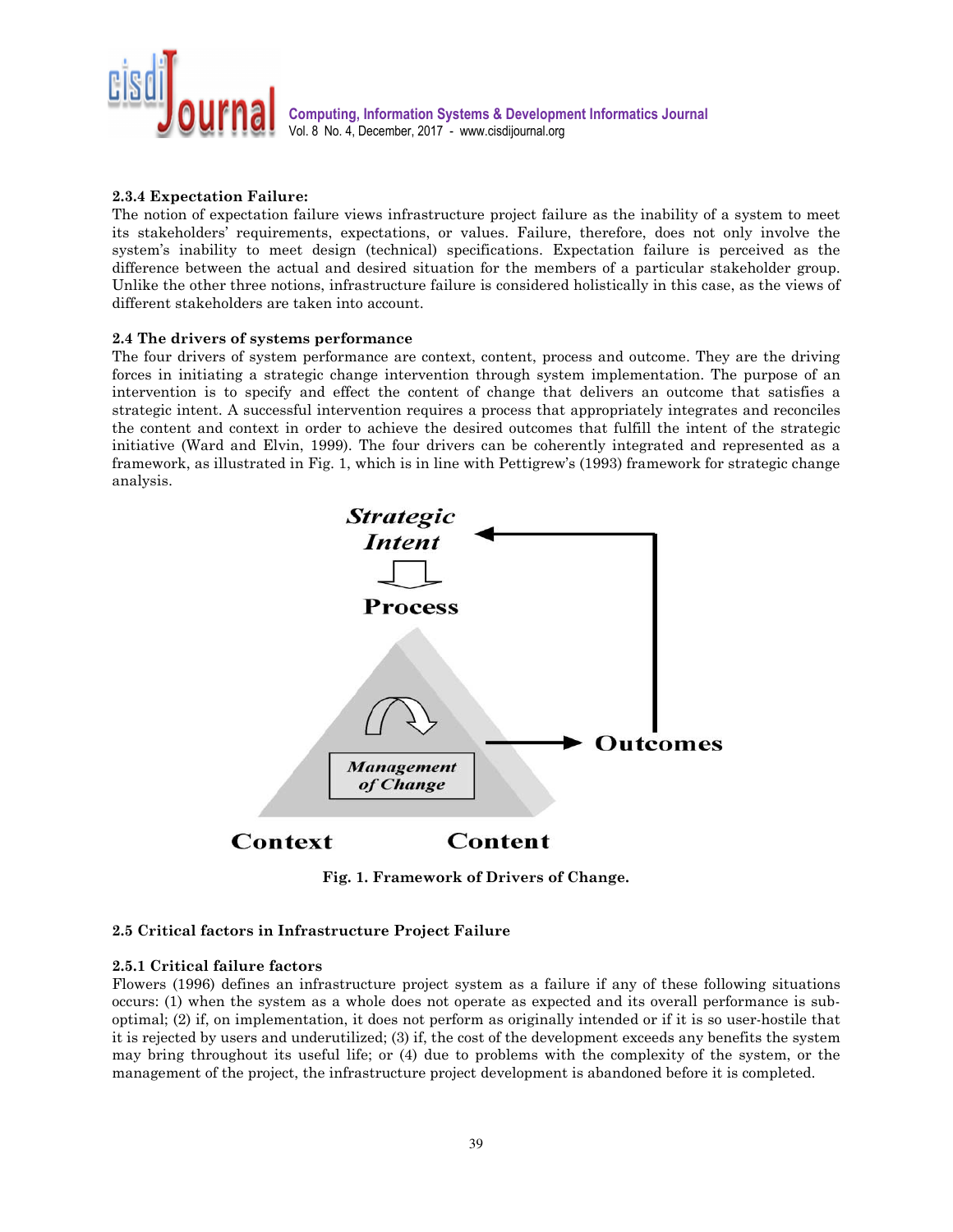

Flowers used large systems failure cases to illustrate the performance of software system projects as a function of managing a range of critical failure factors (CFFs) as in: organizational, financial, technical, human, and political factors, and the interaction among these factors. The failure factors can be broadly grouped in the organizational and managerial contexts and the actual conduct of an infrastructure development project.

Possible failure factors in the organizational and managerial contexts include hostile company culture, improper reporting structure, political pressures, vested interests, influences, and inappropriate level of management commitment. Key influencing factors in the conduct of project itself include pre-occupation with technology in project planning, technology focus over human relations, complexity under-estimated, poor stakeholder management, poor consultation, design by committee, technical fix for a management problem, poor competence of project management and project team, and poor selection decisions.

### **2.5.2 Termination failure**

Sauer, (1993) proposes that systems should be considered as a failure only if there is a development or operation termination. Based on this criterion, the failure model takes the natural systems approach, which explains systems behaviour in terms of the goal of survival. This approach describes the achievement of survival through acting on the environment so as to obtain necessary resources (funding) that in turn support the system's continued operations. A system is not considered a failure as long as it survives and continues to attract support in resources. The concept first considers infrastructure project as a product of a coalition of stakeholders, which includes project organization, which assumes the major part of developing, operating, and maintaining the infrastructure project in question. With support and commitment from the supporters or promoters, the project organization is able to carry out its work, ideally with a view to serve the interest of the supporters. This creates a "triangle of dependences" as illustrated in Fig. 2. Failure occurs when the level of dissatisfaction with a system rises to the extent when there is no longer enough support to sustain it.



**Fig. 2. Triangle of Dependences.**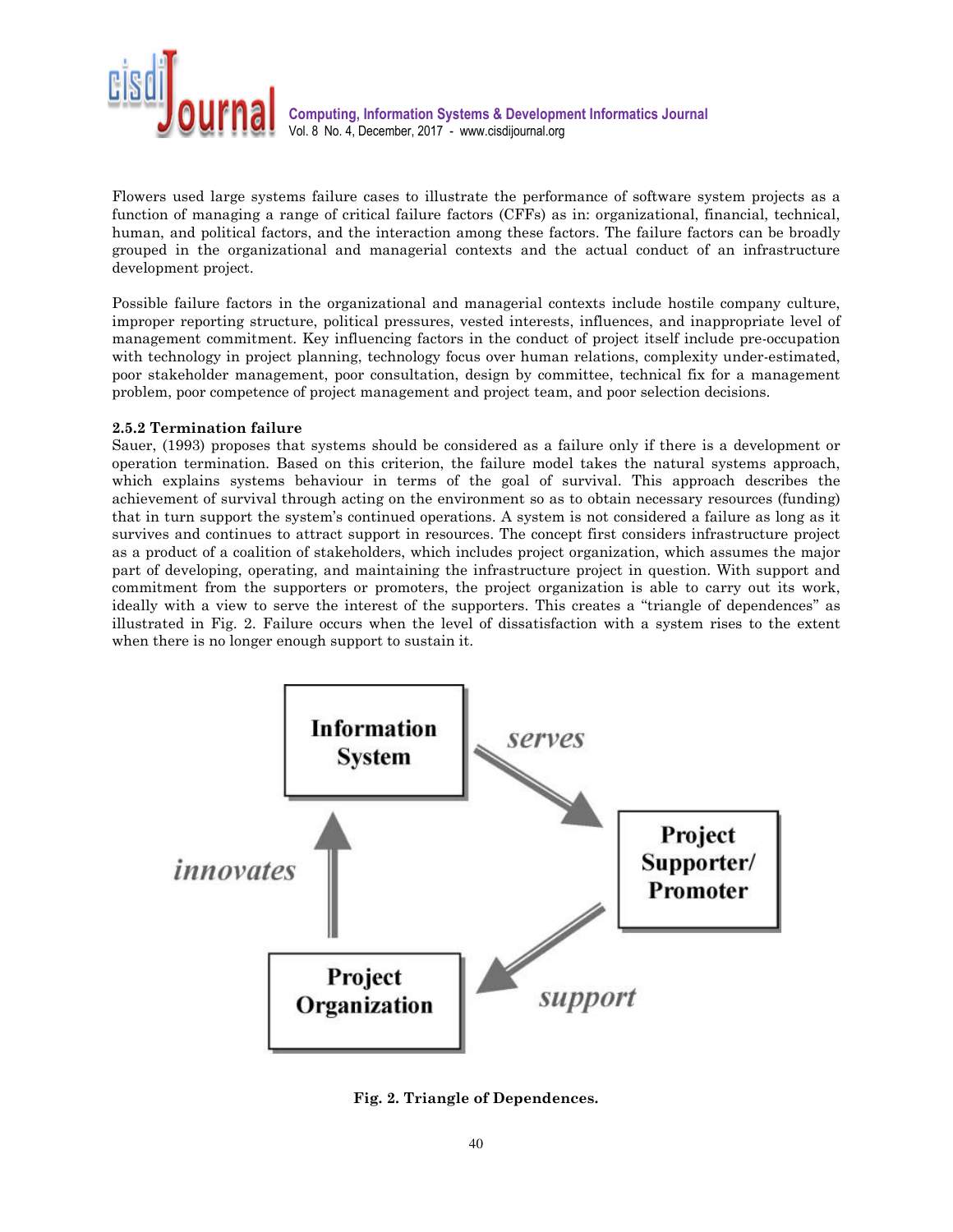

Infrastructure project failure is indicated by the cessation of all the work related to the system. Termination failure thus refers to a total abandonment of the project.

## **3. RESEARCH METHODOLOGY**

To deal with the highly complex field of IS study in general and infrastructure project systems failures in particular, a soft systemic approach is proposed in search of an integrative and generic framework for analysis. The systemic approach simultaneously deals with the logical and cultural or social aspects of systems development and use. The POM (Processes for Organizational Meanings) model developed by Checkland and Holwell (1998) provides an important conceptual reference model to make sense of the studies. The POM model can be represented in three interacting parts of the main ''discourse'' processes (Part 1) linking and reconciling the ''organization'' context (Part 2) with the organized ''information system'' (Part 3) with embedded information technology and business process contents.



Coupling

**Fig. 3. The Triple-S Framework for IS Planning.**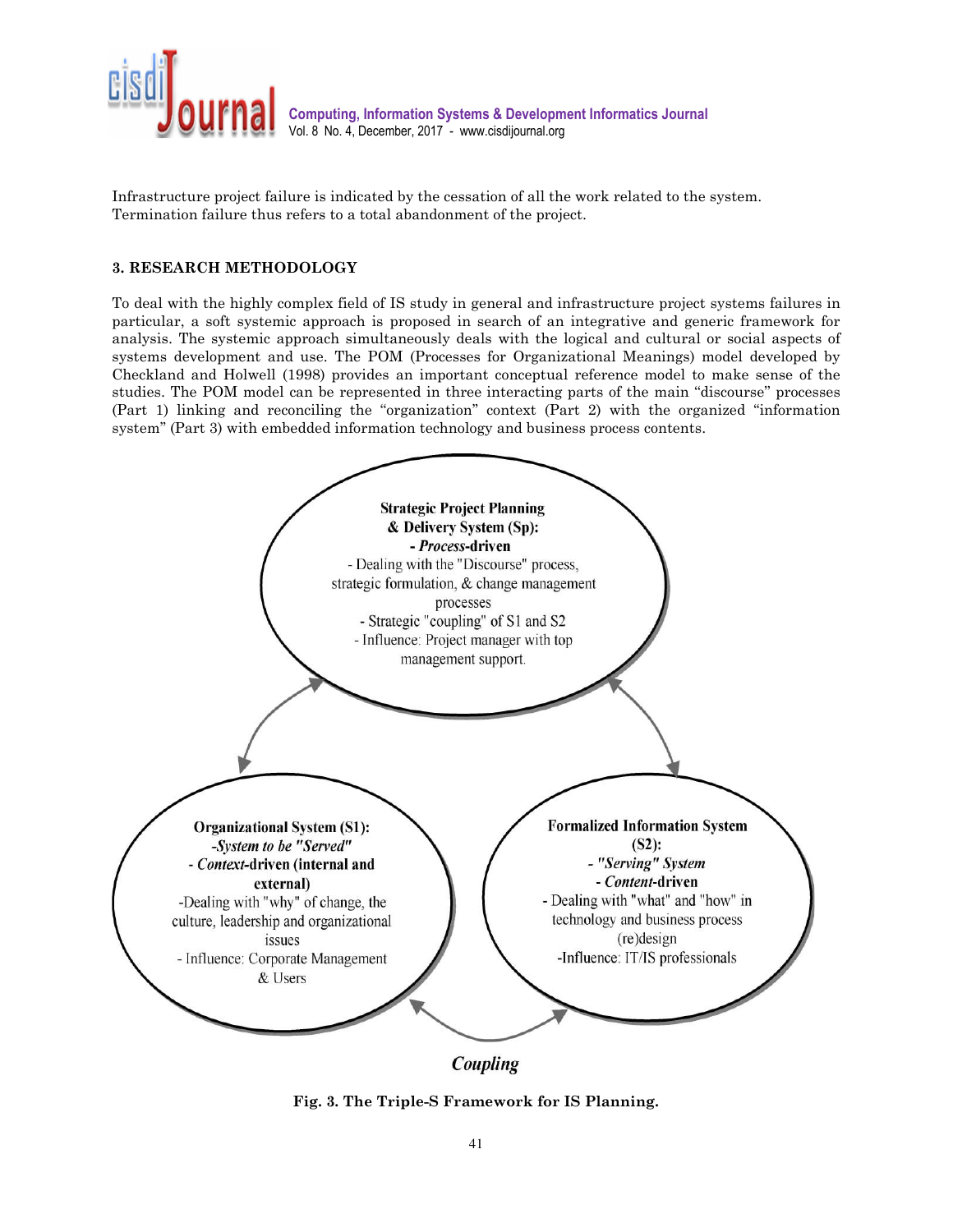

## **4. DISCUSSION AND RESULTS**

Briefly, the POM model represents a social process in the provision of information system that supports people in organization to take purposeful action in the fulfillment of organizational goals. The use of information system can be thought about as entailing a pair of constituent systems: [1.] a system which is "served", denoted as S1, the primary system, in this paper, and [2.] A system that does the "serving", denoted as S2, which is supporting. The serving system which is the formalized information system, contains the processing of selected data and information relevant to people operating in the organization. The twin systems are linked and entailed in the concept of a purposeful ''information system,'' which is more than a computer-based number crunching system.

This paper proposes and gives emphasis to an explicitly expressed third system, the strategic project planning and delivery process system, denoted as Sp, and as illustrated in Fig. 3. Sp is enabled by a deliberate project organization that operates in the organizational context of S1 with the objective to deliver a successful S2. The strategic project planning and delivery (Sp) system assumes the role and responsibility in overseeing the whole process of making preparation for, planning, coordinating and control of the entire strategic formulation, and the associated social and technical processes in information systems development and implementation. The process begins from the initiation of the discourse to the design and acquisition of the formalized information system that supports the organizational members in their accomplishment of tasks. Fig. 3 illustrates the proposed ''triple-S'' framework. The generic framework is suited for the strategic planning and change management of IS implementation. The Sp system in the triple-S framework includes and goes beyond the traditional project management role and responsibility with pre-occupation with the "how" and "what". The traditional pre-occupation is mainly concerned with technical and business/work process design contents, which characterize the S2 system. The project management must now also be involved in creating the big picture and in thinking about strategic formulation, in making a business case and managing the resulting change processes.

The change processes focus on the thorough process analysis involving the discourses in search of meaning, purposes, accommodation and intents. The IS project manager when dealing with the Sp system, is likely to use the soft systemic approach to deal with the many ill-structured and messy problems to be encountered in the system development process. The discourse processes can be highly political in nature. The traditional project management largely based on ''hard'' systems engineering approach will be found to be inadequate and incapable of coping with many of the ill-defined 'soft' problem situations. The Sp system, which is under the influence of information system project managers, with the support and commitment of top management, must ensure the proper coupling of the content-driven ''serving'' system and the context-driven ''served'' system in the change processes.

#### **5. CONCLUSIONS**

The IT/IS industry and community continue to be plagued with extensive problems of systems failure. The field of IT/IS project management remains in "chaos". The gap between theory and practice in IS studies, particular failure studies, remains. The study presented in this paper is another attempt trying to make sense of the somewhat 'confused' field of IS studies in general and infrastructure project management in particular. The emphasis is on adopting a systemic approach in infrastructure project planning and delivery process. The tentative outcome of this study is the proposal of a triple-system(S) framework built on the basis of soft systemic thinking. There is a high degree of congruence and consistency among the previous IS studies and the soft systemic thinking. The idea of coupling the systems ''serving'' and ''served'' in a master–servant relationship is a very useful and worthy one and should be considered indepth. The paper highlights the importance of the third system, Sp, as an explicitly expressed processand outcome-driven entity that ensures the integration and coupling of the served and serving systems.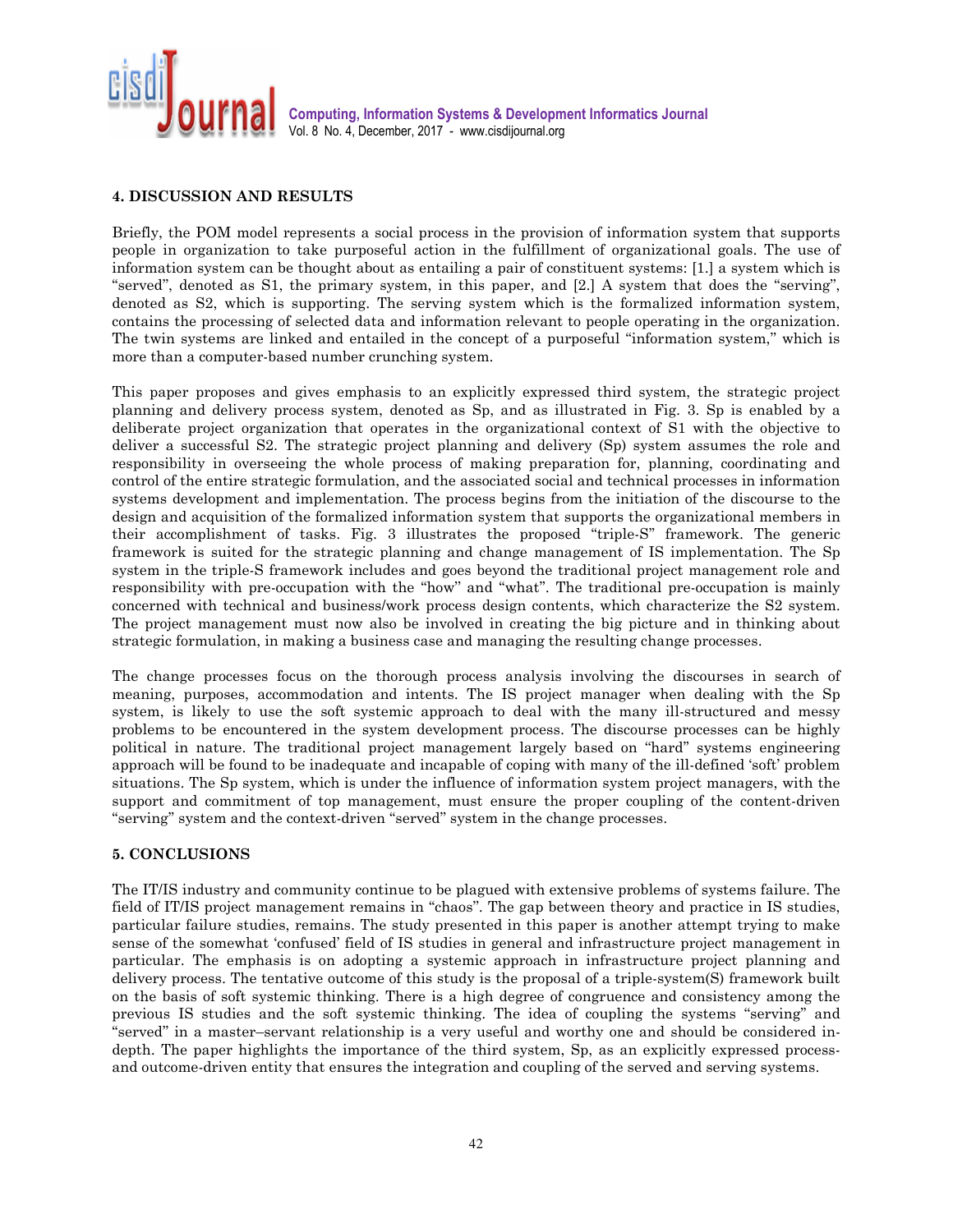

## **6. RECOMMENDATIONS**

Infrastructure development is one of major elements of structural reforms in developing economy like Nigeria because of its expected large economic and social impact. As can be inferred from the studies by other researchers, infrastructure investments alone do not have a significant influence on economic growth. The institutional environment is a very important complement, allowing infrastructure investments to be translated into economic growth using system analysis approach such as Research and understand the infrastructure project, Verify that the benefits of solving the problem outweight the costs, Define the requirements for solving the infrastructure problem, Developing a set of possible solutions [alternatives], Decide which solutions best and make a recommendation, Define the details of the chosen solution, Implement the solution and Monitor to make sure that we obtain the desired results.

Based on these, the following are the recommendations of this study: In the area of transportation, more roads should be constructed and the existing one adequately maintained particularly the ones already taken over by gully erosion as it will lead to the reduction of production of firms as well as inability of the firms to evacuate consumables both final and intermediate from rural to urban centers. The government should enhance the competition between and the efficiency in infrastructure industries, (especially power, agriculture, healthcare, real estate, education, ICT, Telecommunication system, Oil and Gas industry, and Poor maintenance and perennially damage have ensured that we are not able to really optimize our potential) and with these, the government can make an indirect contribution to economic development. Demand for infrastructure is said to expand significantly in the decades ahead, driven by major factors such as global economic growth, technology progress, urbanization and growing congestion. The researchers propose that government should as a matter of priority create more favorite institutional policy and regulatory framework to meet up these challenges.